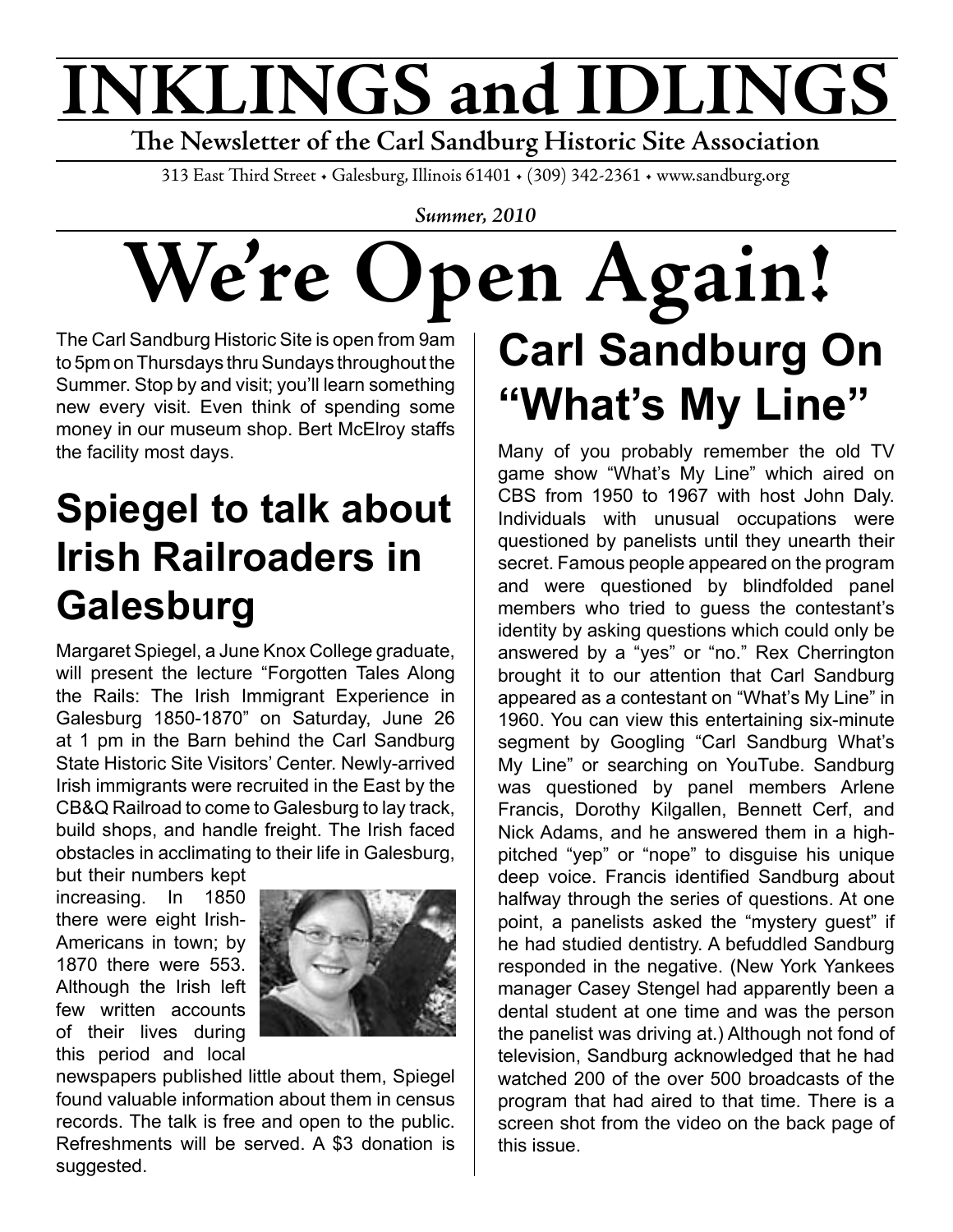### **Your Association**

The Carl Sandburg Historic Site Association has been very busy since the last Inklings and Idlings.

Board member Chuck Bednar with help from Bert McElroy and others had constructed a new exhibit about Sandburg which is on display at the Galesburg Welcome Center at 2163 E. Main St. Stop by and see it. With our hours being constantly threatened by the state's budget mess, we see the importance of getting the word out about Carl Sandburg in as many ways as possible and to as many people as possible. Toward that end, we have also produced a short audio presentation and purchased a low power FM transmitter so that visitors can learn about Sandburg upon visiting the site, even when it's not open. For 24 hours a day, we broadcast three six-minute segments about Sandburg and the Historic Site which you can hear on your car radio at 88.7 FM. The three

audio segments rotate: a short biography narrated by Rick Heath of WGIL; a tribute to Carl Sandburg by President Lyndon B. Johnson and Sandburg's Grammy Awardwinning narration of Aaron Copland's "A Lincoln Portrait." Enjoy them all.

**W**e also decided to make all memberships expire on December 31st. If you are paid through any part of 2010, you're good for the rest of the year. We will send out renewal notices all at once. If you are not a member, \$10 is all it costs and you'll get a discount at the shop and continue receiving Inklings and Idlings.

While we have the largest collection of books for sale by and about Carl Sandburg in the area, many of his publications have become unobtainable. They are often out of print but still copyright protected. Sometimes they are available through print-on-demand but the prices are astronomical. We have made a policy change and will now offer pre-read books at our gift shop. We are constantly on the lookout for appropriate books on eBay® and from other booksellers. We can offer them for sale at half price or less of a new book and save a tree in the process.

Join us! Our fiscal year end is approaching and we would welcome new members to our Board. If you are at all interested in serving, please drop a note to P.O. Box 108, Galesburg, IL 61402.

Because of tremendous reception we received on the 1953 television interview with Carl Sandburg, we had it converted from the original 16mm film to DVD and then replicated. We have copies for sale in our museum shop and by mail. Details are on the back page.

Want to get your *Inklings and Idlings* by email instead of snail mail? Drop a message with your email address to carl@sandburg.org.

Below is a copy of the resolution we passed supported the preservation and continued use of the Knox County Court House.

> Norm Winick president



**Carl Sandburg Historic Site Association** 313 East Third Street • P. O. Box 108 Galesburg, Illinois 61402-0108 309/342-2361 • carl@sandburg.org • www.sandburg.org

#### Be it Resolved:

That the Knox County Courthouse is an architecturally and historically significant structure that should be preserved for its intrinsic beauty and worth as well as the cultural and historical significance. We ask that the Knox County Board perform any necessary repair and restoration to this structure so it may continue to serve as the Courthouse and seat of County Government for the people of Knox County, Illinois.

That it is in the best interest of the preservation of this structure that is use as the Knox County Courthouse be continued. When structures are not fully utilized or underutilized or forced to serve purposes for which they were not intended, they often deteriorate and are ultimately destroyed. The best way to save a significant building is to use it.

That the architectural and historical significance of this building is shared with another nearby building, Knox College's Alumni Hall. This is the only place in the world where you can stand in one spot and see two buildings designed by the famous architect, Elijah E. Myers. Mr. Myers is the only architect to have the distinction of designing three state capitol buildings, Texas, Michigan and Colorado. Mr. Myers was from Detroit, Michigan but he was an Illinois architect. Following his service in the Civil War, he established his architectural practice in Springfield. During his early years in Illinois he designed the McDonough County Courthouse in Macomb, and the famous Macoupin County Courthouse in Carlinville. The career of E. E. Myers is clear evidence for the state and national significance of the Knox County Courthouse.

Resolved: That we encourage the Knox County Board to remodel and renovate the Knox County Courthouse as appropriate so that it is preserved and functional for posterity and to register it with the National Trust for Historic Preservation.

Approved by The Carl Sandburg Historic Site Association this 9th day of March, A.D. 2010.

President, Carl Sandburg Historic Site Association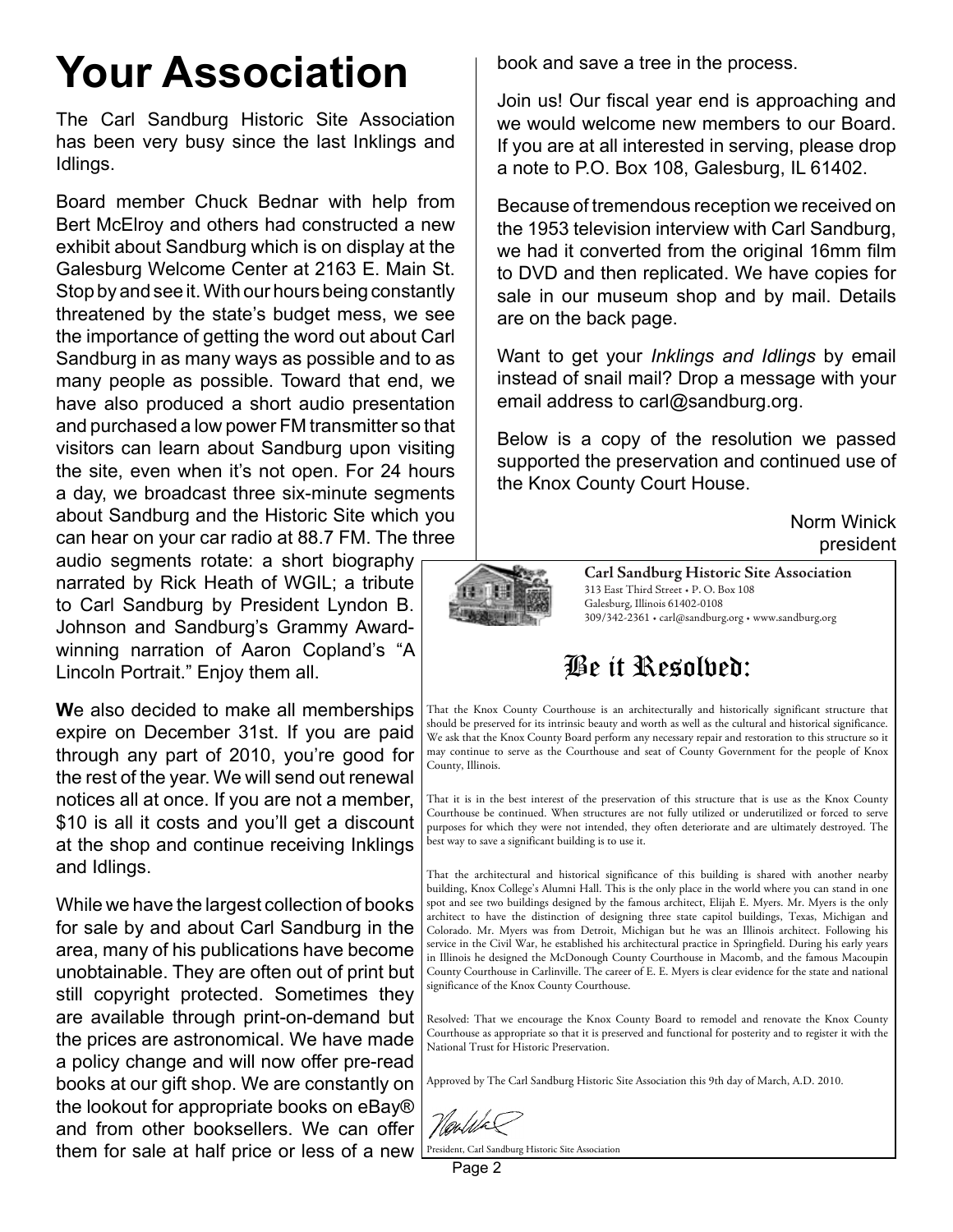#### **What Sandburg was Thinking During World War II**

by Pete Creighton

In the last issue of *Inklings and Idlings* I told of Sandburg's syndicated column published in the *Galesburg Post* during World War II. Rolling the microfilm at the library, his first column January 7, 1942 told of the Russian army repelling the Nazi advance by such surprise "weapons" as igniting a hay field to prevent a German tank from advancing. Hitler promised victory over the Soviets in six weeks, but later admitted he didn't foresee the gigantic Russian preparations to counter Nazi power.

Writing in his somewhat poetic style, he told of the suffering of German forces in minus 40-degree temperature and describing the heroic acts told to him by exile news reporters.

Sandburg saw World War II as a victory for the common man. He noted, "The colossal production achievements of these war years as an abolition of human poverty in material goods of life, where the birth of another child is truly a blessed event instead of more worry about another mouth to feed."

Sandburg, I think, wrote to raise the morale of the American people after the gloom and despair after defeats in Europe and Asia in 1941-42. He told of a Nazi inspection by fourteen officers of a Czeck Sloda munitions factory where "old Vasek swung his cauldron of boiling lead and turned it upside down and poured a shower bath, killing six and disfiguring 8." This must have been a tale told to him personally by resistance forces operating in occupied countries in Europe, 1940- 45.

In his weekly columns Sandburg touched on many 1942 topics. He was concerned about Negro rights and deplored strife among white and black workers in wartime factories. As to race relations he cited a game played in Texas by top teams, one white and one black, each winning college championships in segregated play. The two teams then quietly got together and played their own "state champion" game. It ended in a tie, which Sandburg decided showed the equality of the races.

He told with pride how Swedish newspapers reported Nazi atrocities committed in occupied adjoining countries where papers would not dare to do so.

In another '42 column he pondered, "What if the Japs had not attacked Pearl Harbor as they advanced their forces into Southeast Asia.... Could the USA have mustered its national unity she is now throwing into the war?"

I think Sandburg's writing a weekly syndicated expression of his views during wartime in America adds yet another dimension to his literary reputation as poet, biographer, memoirist. It gave him the opportunity to express again humanitarian views and love for his fellow man.

That he could express his feeling in Galesburg was a happy union of Sandburg and the *Post.*

### **Sandburg Speaks at Rededication of Old Main in 1937**

By 1927 Old Main at Knox College after seventy years of existence was in bad shape structurally. It was a fire hazard. A story about Old Main by R. Lance Factor, George Appleton Lawrence Distinguished Professor of Philosophy at Knox, appeared on the college's website in 2007. In the story Dr. Factor wrote that by 1927, "The [Knox] Trustees faced a major dilemma. Old Main must be renovated or destroyed." Janet Greig Post, Knox Class of 1894 and the college's first woman Trustee, became the chair of the Restoration Committee and established the Alumni Fund. Economic conditions in 1930 made fund-raising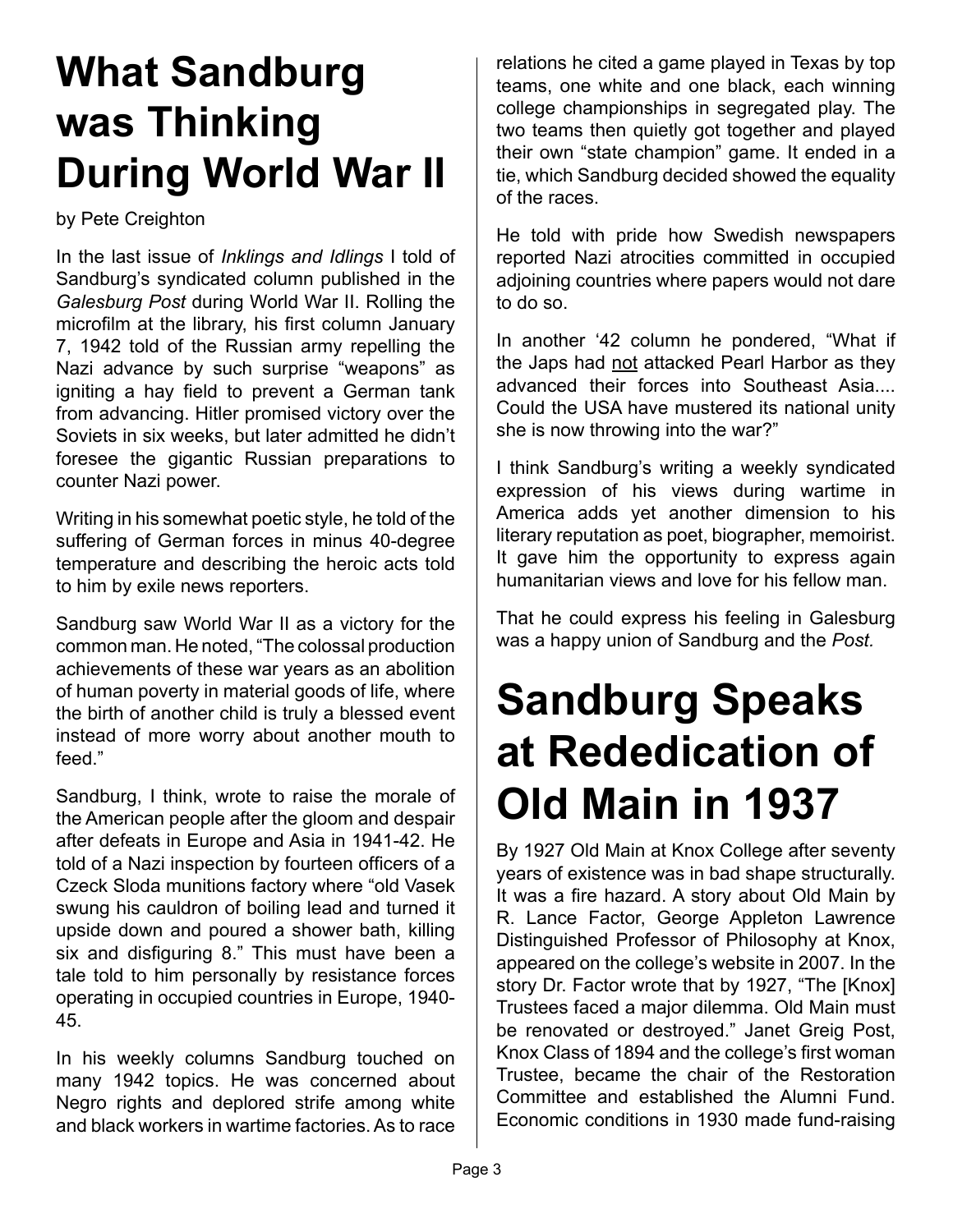next to impossible. The Trustees suspended the campaign, but Mrs. Post determinedly pursued funding on her own. By 1932 she had miraculously raised the needed money and renovation began. Old Main was rededicated on June 15, 1937. Carl Sandburg delivered a speech at the rededication ceremony. Barbara Schock contributed the following text of that speech that appeared in the *Galesburg Post*:

"Old and tarnished is the saying: 'Time is a great teacher.' Many here today feel that if Old Main of Knox as a living structure could speak for itself it might say: 'I am a child of time. I celebrate the dignity, importance and pathos of time. Time used me with snow and rain, wind and frost, rust and rot, till I was falling away. Unless loving and thoughtful hands had come to help me I would have prepared to vanish and become dust in the wind, a shattered form and a forgotten melody, a house melted into thin shadows. Here in my doors have come the feet, faces and voices of the young. Here from my windows generations of the young gazed out on the world, gazed in on themselves, some asking questions. 'How and why do we live? And while we live what is worth looking at? What is worth listening to? What might be worth dying for? Shoes have worn my doorsills, sleeves smoothed and softened my banisters, cries and laughter tumbled along my hallways, human associations making me across the years into a breathing instrument'

Yes, Old Main could tell today of the workings of time, how time keeps secrets, how time translates practices and institutions of one age into programs and establishments yet to be tried under hammers and tested on anvils, how time is a destroyer yet a grower and a healer too, how there is no answer to some questions unless in the ancient saying, 'Time will tell.'

Those Knox pioneers of 1837, the year Abraham Lincoln moved from the village of New Salem to begin law practice in the city of Springfield, how could either they or young Lincoln read the fog, the mist, the faint crosslights of the future? How could they know they were a fated bridge generation? Who could tell them they were moving from a society of farmers and land culture into a machine age where the claims of a new system of industry, transportation, finance, and its owner and controllers, would bring a changed national picture?

The shrewdest foreteller among them, in the somber chaos of nearly twenty years later, in his House Divided speech, was to say, 'If we could first know where we are and whither we are tending, we could better judge what to do and how to do it.'

In the sciences of chemistry and physics then were pioneers restless as any on the western prairies, beginning to perform the impossible, things that until done they were told couldn't be done. Whether you pressed inward to the American mind or outward on the flow of the huge, diverse American landscape, you found personal ambition and greed mixed with love and sacrifice, interwoven with the tantalizing and indefinable American dream.

Was a humanity older than Shakespeare, older than the Bible, trying to arrange a new human scheme for the Old World to look at and be glad over? Many said so. It had wonder and mystery. Many who could not explain it at all were ready to die for it.

Time during this inscrutable drama sent fresh generations of young men and women into doorways of Old Main, sent its boy students out into the agony of the War of the 1860's, saw the plains and valleys in the Pacific filled with networks of human settlements and rails and wires, saw its boy students step forth into the first great World War, saw the machine age blend into the motor and power age, saw a national and world economic collapse bring questions in weight and consequence the parallel of the issues threshed out by Lincoln and Douglas in front of Old Main here before 20,000 people on a raw, windy October day seventy-five years ago.

Now the pilots of the night air mail look down on lighted cities struggling with systems of human culture perhaps more complex and variable than any the earth has ever seen. And those pilots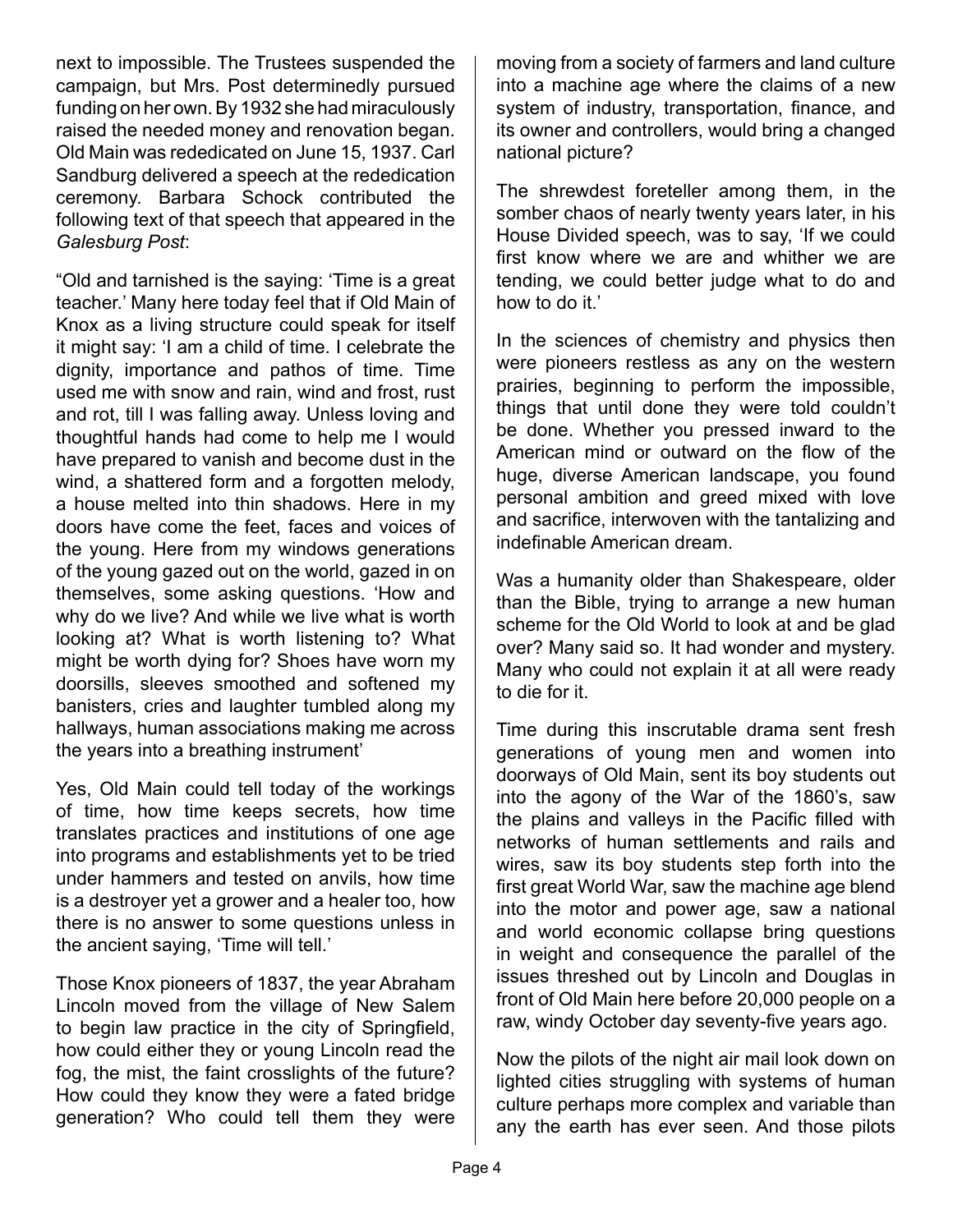of the night air mail, are they not pioneers as truly as the pony express riders of the old days? Because the frontier and the free land is gone are we to lose the word 'pioneer' hard as the wood of an old ox yoke, homely as a one-room log cabin, fierce as famine, flies and vermin, tough and stubborn as men and plows breaking unbroken sod, mystic as rainbow lights on horizons not yet reached by man? Engineers and inventors harnessing invisible brute forces to do the heavy and backbreaking work formerly done by manare they not pioneers?

Shall we say across the next hundred years will be more pioneers making headway favoring human solidarity as against war and strife among nations and men, making headway on the conditions to exist between ownership, management and labor, winning changes toward better terms on which human beings shall lie? Yes, there will be generations taking hold as though loneliness and the genius of struggle have always dwelt in the hearts of pioneers, as though the restless and venturing human spirit shall perform again tomorrow with exploits today declared impossible.

What the young people want and dream across the next hundred years will shape history more than any other motivation to be found. Youth now living and youth as yet unborn hold the seeds and secrets of the folds to be unfolded in the shapes to come. None shall look back on this hour and say we did not have hope and faith. The mystery of justice between man and man, nation and nation, shall take on new phases. Dreamers of deep sacred dreams, finders and welders, sons and daughters of burning quests, shall come. In plain work done with honesty, in actions of courage and endurance lighted with inner humility, lighted sometimes with a fine balance of motives as between freedom and discipline, they shall clothe human dignity with new and wider meanings.

Old Main as a living instrument today might be saying: 'One thing I know deep out of my time: Youth when lighted and alive and given a sporting chance is strong for struggle and not afraid of any toils or punishments or dangers or deaths. What shall be the course of society and civilization across the next hundred years? For the answers read if you can the strange and baffling eyes of youth.'"

#### **Remembrance Rock**

Kay Smith is Artist Laureate of Illinois. From October 9 to November 7, 2009 her traveling exhibit "Holding Hands With History, the Life and Times of Abraham Lincoln" appeared at the Galesburg Civic Art Center. The exhibit included a watercolor of Sandburg's Birthplace. Its caption stated that soils from Plymouth Rock, Valley Forge, the Argonne Forest in France, and Sandburg's parents' homes in Sweden are tucked under Remembrance Rock.

#### **Sandburg on the Steve Allen Show**

Site Superintendent Martha Downey came across this entry in the "People" section of the December 20, 1954 edition of *Time* magazine:

"Names make news. Last week these names made this news:

To the delight of nocturnal listeners from coast to coast, NBC-TV's glad-libber **Steve** Allen, 32, met his match and more when septuagenarian Poet-Biographer **Carl Sandburg** dropped in for a scheduled 15-minute interview on Allen's midnight show. Looking as mild and mischievous as Grandma Moses in a barroom, the weathered old buckeye bard casually ignored the time limit on his stint, brushed aside his M.C.'s good-nights and thank-yous, stayed on happily ad-libbing, reading, reciting and singing for the full hour that remained of the show. Asked by the harassed Allen if he would mind the interruption of a popular tune by Pianist Marian McPartland, the old man conceded gracefully—but with a qualification: 'Just so she doesn't sing Teach Me Tonight.'"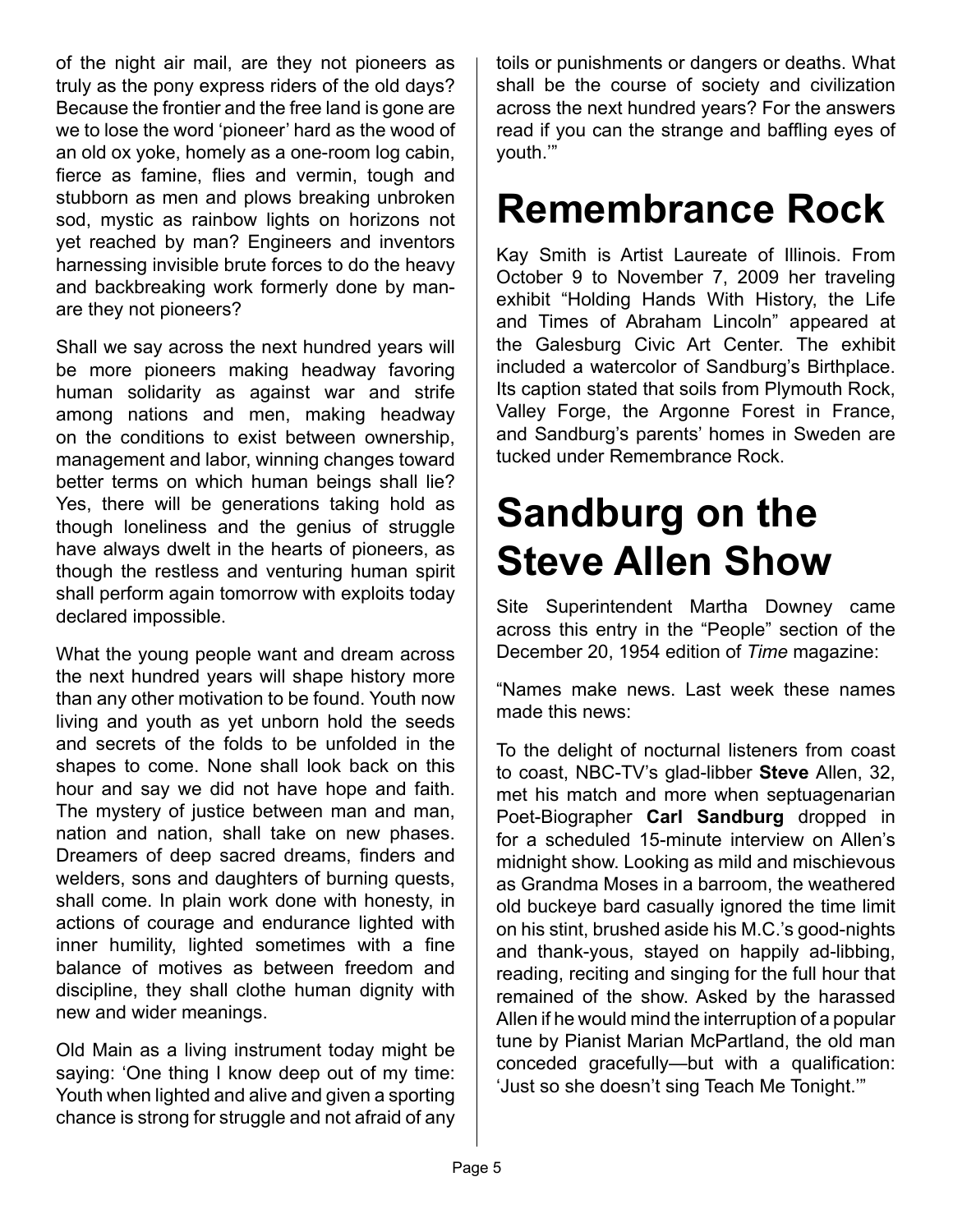#### **Martin Litvin on Sandburg's Eye Surgery**

In the spring of 1901 Sandburg began experiencing vision problems. By June he had such difficulty seeing that he went to an eye doctor. In her Sandburg biography Penelope Niven wrote, "The doctor's diagnosis was grim: he found a film covering both eyes, a growth called pterygium. Continued growth would cause blindness." In a story that appeared in the June 11, 1998 issue of the *Zephyr* author Martin Litvin commented on Sandburg's subsequent eye surgery:

"The operation on Charlie's eyes was carried out under the strictest governance. The young patient woke up hours later in a completely darkened room, his head resting in a padded block which prevented movement, his hand held by the doctor who waited for Sandburg's return to consciousness. At that point, [Dr.] Parry spoke quietly to Charlie, assuring him that the film had been removed from both eyes—he must rest and be patient.

Over the next two weeks, Charlie's care was closely monitored by Dr,. Parry and, apart from following instructions from a capable nurse who administered medical drops or brought food, there was nothing to do but lay inert in darkness. For Charlie, the experience was tantamount to being blind and, accordingly, his other senses sharpened. His ears became accustomed to the lonely sounds of the streetcar grinding northward up the steel rails embedded in brick paved Seminary St. and, several minutes later, returning southward to town. As Galesburg still possessed but a very few automobiles, Charlie and everyone else in the hospital knew that the putt-putting of a motor car in the curving driveway signified the arrival or departure of Dr. E.V.D. Morris, whose Winton runabout had won a great race a few years before. Since that time, because of Doc Morris's 310 pound bulk, the supporting springs of the motor carriage had become misshapen. From great distances,

people could see the pathetic vehicle struggling lopsidedly through the streets, transporting the medical man, year after year, as he served the community while eating and drinking himself into a needless, early death.

The other sounds which Sandburg's ears picked up were the clip-clopping of horse-drawn wagons and buggies passing the hospital, occasionally the distant laughter of children playing in the neighborhood, sometimes a bit of conversation by pedestrians. Those elongated, isolated hours could not be dodged. There were periods of sleep and dozing, a few words of chat with a nurse or the doctor, even a precious span of moments when Clara Sandburg was allowed to stay long enough to say some encouraging words. The hospital stay was a great trial for Charlie.

Two weeks passed and then the young man was sent home. With bloodshot eyes and smoked glasses, Sandburg had to rest for more long days until finally, mercifully, Dr. Parry announced the period of recuperation was at an end. Charlie then prepared to travel to Michigan to join forces with Fred Dickinson and devote the remainder of the warm weather to selling stereopticon sets.

For the rest of his life, Sandburg feared blindness, experiencing some problems but still continuing his writing. Out of his visual travail, Charlie created a memorable fictional character, the Potato Face Blind Man in the *Rootabaga Stories."*

#### *Journal-Star* **Editorial and Sandburg's Response, 1961**

CSHSA Board Member Chuck Bednar provided the following editorial that appeared in the January 6, 1961 Peoria *Journal-Star* and Sandburg's letter to the *Journal-Star* in response to the editorial:

Editorial entitled "Det Ar En Pojke—It's A Boy":

"They were welcome words in the Sandburg house: 'Det ar en pojke.' That's Swedish for 'It's a boy.'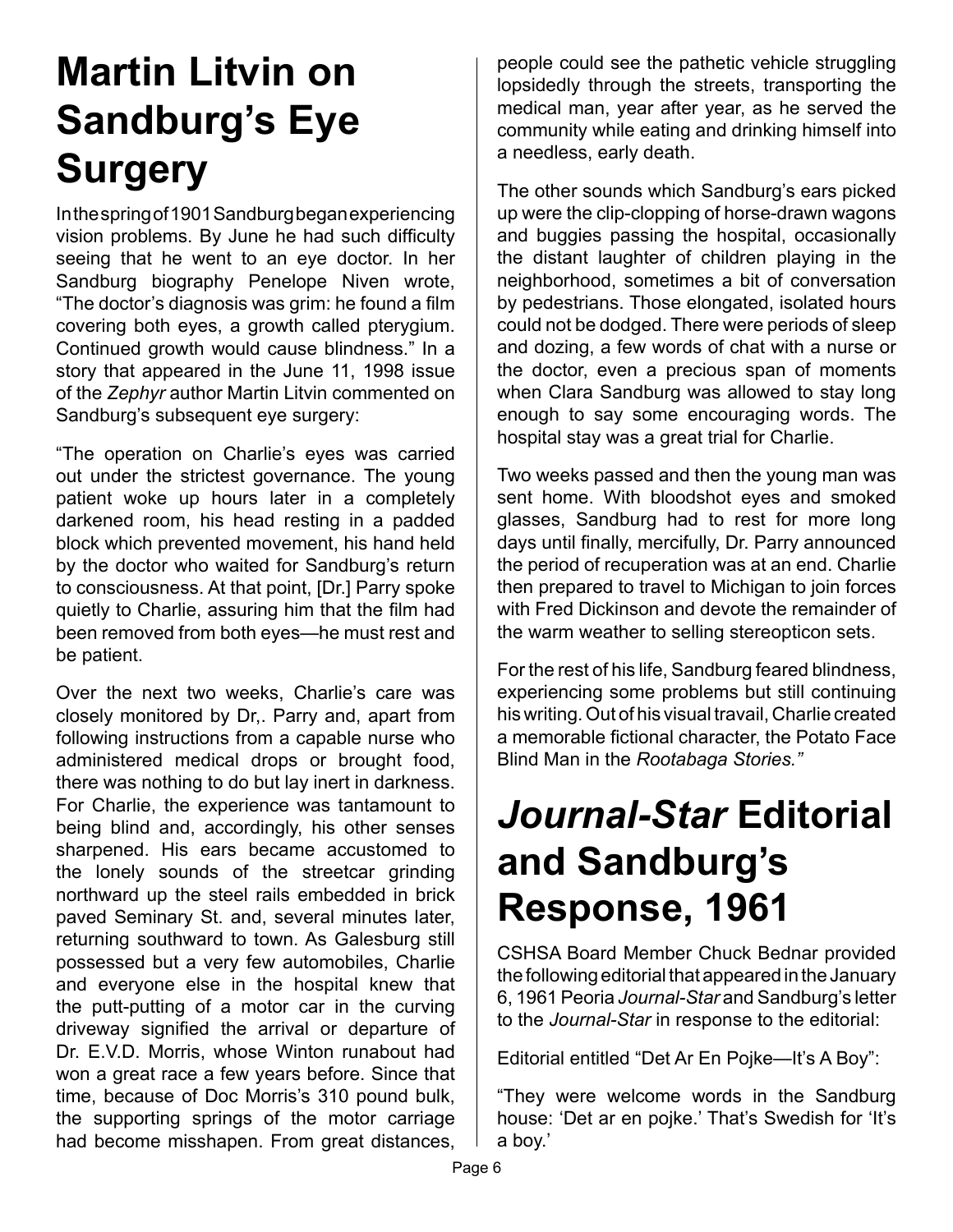And what a boy. What a man. Carl Sandburg, born 83 years ago today in a modest house near the CB&Q railroad tracks in Galesburg, Ill.

More than a poet. More than a man who knows word-magic. More than THE Lincoln biographer, more than the voice of the prairies, the singer of ballads, the man who made Chicago's broad shoulders respectable.

A legend? Yes, he's that. A moral, a lesson? Yes, that, too. The American story enfleshed? Yes, all of these things.

Consider the facts. The son of immigrants. His father's and mother's acquaintanceship with the English language was slight. They were poor people. Unremarkable beginnings.

He grew up to become famous. But most of all, he grew up to create. Create beauty. Beauty and literature. He ennobled his beginnings. He ennobled the prairies from which he sprang. He even ennobled Lincoln, if you can say such a thing. He ennobled man.

Carl Sandburg, 83 today, is the story of man's dignity.

To Galesburg today, we'd like to say: You have a right to be proud. And to Carl Sandburg: Happy birthday—and thanks."

Sandburg's letter dated January 11, 1961 to the *Journal-Star*:

"Dear Friends. Our Galesburg friend, Juanita Bednar, sent me your editorial of January 6. I've been around a lot and usually I'm a little hard, though often I go soft, and I certainly went soft on reading 'Det Ar En Pojke—It's a Boy." There are times when tears come so suddenly you can't exercise any will about stopping them. And such was the case with your editorial. It isn't for me to say that the editorial is the solemn God's truth, though I do have the right to say I like to hope it is.

I will send a carbon of this letter to Juanita Bednar, Galesburg, telling her this is . . . the best citation I have ever had, and whether or not I am fully deserving of it, it may make some of the

tourists who have gone out of their way to visit the birthplace, have the feeling they have not wasted their time. I recall now how I went to Yale in June of 1940 and heard William Lyon Phelps in an almost meaningless long citation. The next day I went to Harvard and, as I remember it, the brief citation there ran: 'His poetry aims at the capture of the American rhythm, and he has in this year of crisis fortified national morals by serving as Washington correspondent of the Lincoln administration.' And that was enough and good to have, I recall telling President Conant. I'm sure that Harry Golden will welcome it for use in his book.

I shall try, the next time I am in Galesburg, to get over to Peoria and meet the rich-hearted and eloquent feller who wrote this extraordinary tribute. As one of my poems ends, I say to him, 'The peace of great phantoms be for you.'"

#### **From** *The People, Yes*

The machine yes the machine

never wastes anybody's time

never watches the foreman

never talks back

never talks what is right or wrong

never listens to others talking or if

it does listen it doesn't hear

never says we've been thinking , or, our

feeling is like this

the machine yes the machine cuts your production cost

a man is a man and what can you do with him?

But a machine now you take a machine

no kids no woman never hungry never thirsty

all a machine needs is a little regular attention and plenty of grease.